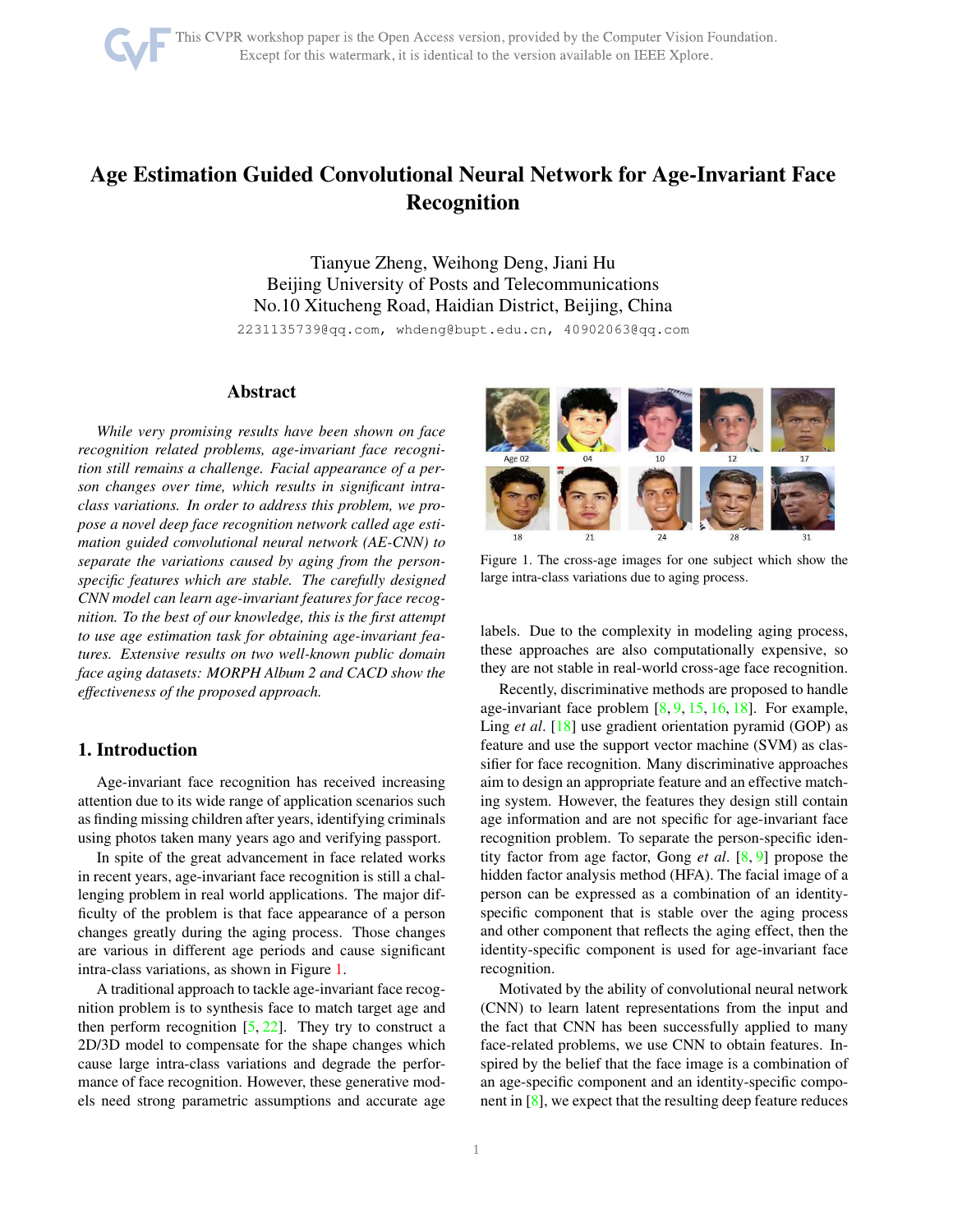<span id="page-1-0"></span>the variations caused by aging process as much as possible. Ideally, we want the feature containing only identity-related component to perform well in cross-age face recognition. However, the whole deep feature trained by large scale face images using softmax loss function is unavoidable to contain both the latent identity factor such as gender and the age factor such as wrinkles, so the whole feature is not a good choice considering the characteristic of age-invariant face recognition problem. We first utilize age estimation task to get age feature and then obtain age-specific factor from age feature, thus we can get latent identity-related feature by removing the age-specific factor contained in the whole feature.

In this paper, we propose an age estimation task guided face recognition framework to learn age-invariant features. Given training data with age label and identity label, AE-CNN achieves age estimation task and face recognition task at the same time. We choose a well-designed CNN to handle the problem, the first fully connected layer outputs the whole feature which includes age-related factor. Then, age feature is obtained by adding a fully connected layer after the whole feature layer using softmax loss function for age estimation. Another fully-connected layer is added after age feature to get age-specific factor. The age-invariant feature is obtained by subtracting age factor from the whole feature and is used to achieve cross-age face recognition task with softmax loss function.

The major contributions of this paper are summarized as follows:

- A new model for age-invariant face recognition problem is proposed based on convolutional neural network.
- We propose a new method to obtain age-invariant feature by subtracting age factor got by age estimation which is identity-independent from the whole feature. To the best of our knowledge, it is the first work to show the effectiveness of age estimation in obtaining age-invariant feature and achieve comparative results.
- Extensive experiments have shown that the proposed AE-CNN outperforms state-of-the-art on the two public facing aging datasets (MORPH Album 2 [\[23\]](#page-8-7) and CACD [\[2\]](#page-8-8)).

The rest of this paper is organized as follows. Section 2 discusses related works. Section 3 introduces the formulation and details the proposed AE-CNN. Section 4 presents the experimental results. Finally, Section 5 concludes this paper.

# 2. Related Works

Most age-related works focus on age simulation and age estimation which includes exact age estimation and age

group estimation. Works that explicitly aim to solve ageinvariant face recognition problem are limited. Traditional approaches roughly fall into two categories: generative approaches and discriminative approaches. Generative methods in [\[5,](#page-8-0) [7,](#page-8-9) [12\]](#page-8-10) try to synthesis the input image to match the target image by constructing a 2D or 3D model to compensate for the aging process and then achieve face recognition. These approaches need accurate age labels and strong parametric assumptions which lead to unrealistic synthesis results. So they do not achieve good results in real-world age-invariant face recognition.

Some discriminative approaches are proposed and draw increasing attentions [\[11,](#page-8-11) [14](#page-8-12)[–16,](#page-8-5) [18,](#page-8-6) [21\]](#page-8-13). Li *et al*. [\[16\]](#page-8-5) use scale invariant feature transform (SIFT) [\[6\]](#page-8-14) and multi-scale local binary pattern (LBP) [\[20\]](#page-8-15) as feature and a variation of random subspace LDA approach (RS-LDA) [\[24\]](#page-8-16) to do face recognition. Gong *et al*. [\[8\]](#page-8-2) propose a method called hidden factor analysis (HFA). The appearance can be modeled as a combination of an identity factor that is age-invariant and an age factor affected by the aging process, and the method tries to separate the age-invariant component. They adopt Expectation Maximization (EM) algorithm to estimate model parameters and further they propose a maximum entropy feature [\[9\]](#page-8-3) with separating the person-specific feature to improve the method. Li *et al*. [\[15\]](#page-8-4) propose local pattern selection (LPS) as a new feature descriptor for cross-age face recognition.

Data-driven approach has also been used. Chen *et al*. [\[2\]](#page-8-8) propose a coding framework called Cross-Age Reference Coding (CARC). The method is based on the assumption that if people look alike when they are young, they might also look similar when they both grow older. By leveraging a large-scale image dataset freely available on the Internet as a reference set, CARC is able to encode the low-level feature of a face image with an age-invariant reference space. Two images of the same person have similar representations using CARC for the reason that they both look similar to certain reference people with different ages.

Recently, deep learning has received much attention in the research field of machine learning due to its superior performance in learning a series of nonlinear feature mapping functions directly from raw features. It has been widely used in many computer vision topics and obtain very promising results. Some deep learning methods have also been proposed for age-invariant face recognition to improve the performance [\[1,](#page-8-17)[13,](#page-8-18)[17,](#page-8-19)[19,](#page-8-20)[25,](#page-8-21)[29\]](#page-8-22). Zhai *et al*. [\[29\]](#page-8-22) combine deep convolutional neural network and local binary pattern histograms to improve the recognition accuracy. Lu *et al*. [\[19\]](#page-8-20) propose a new joint feature learning (JFL) and stack this model into deep architecture for face representation. Lin *et al*. [\[17\]](#page-8-19) incorporate the similarity measure matrix into the deep architecture, enabling an endto-end way of model optimization. They unify the simi-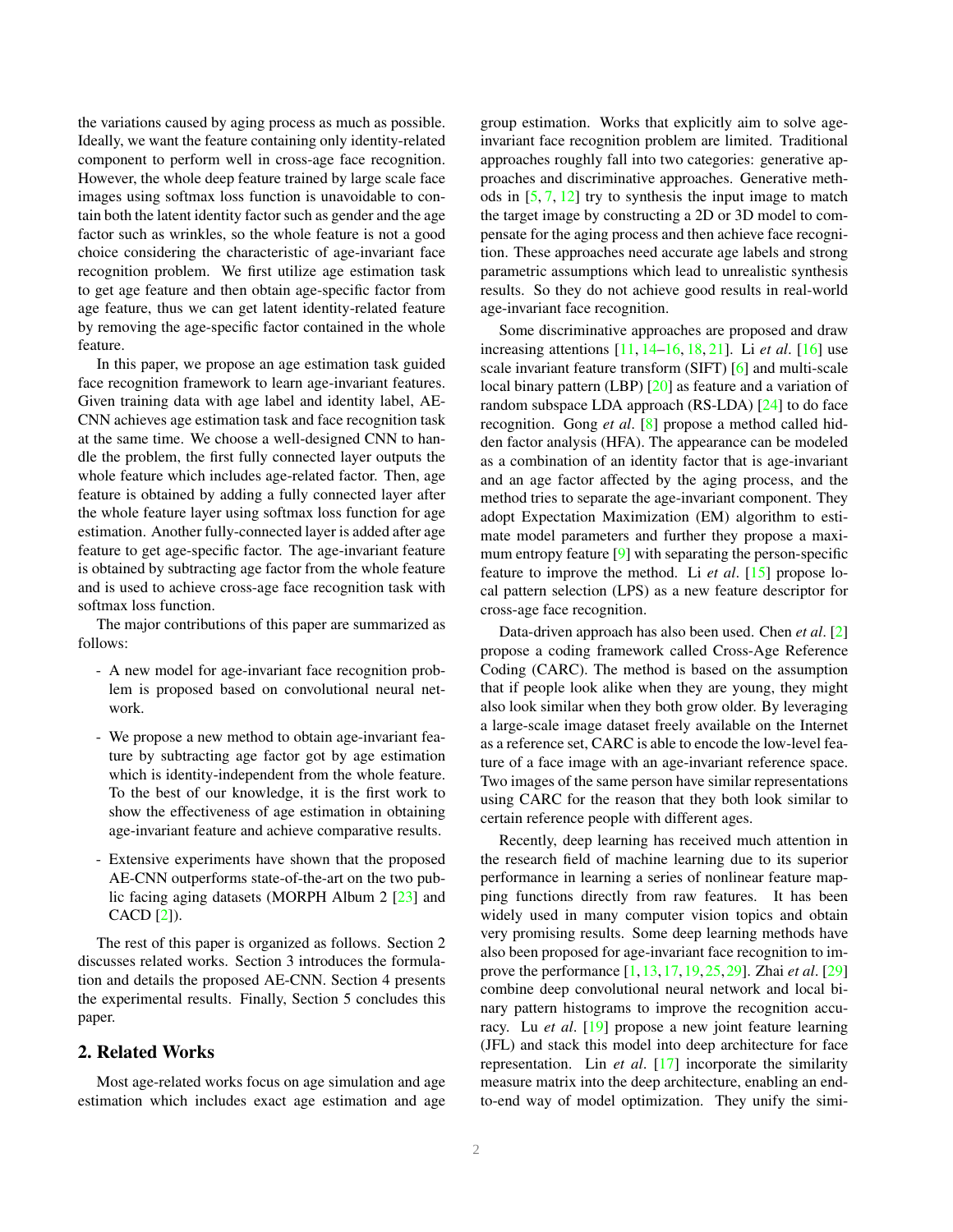**Face Recognition task** 

<span id="page-2-1"></span>

<span id="page-2-0"></span>Figure 2. The architecture of the proposed AE-CNN. The formulation we use is  $y = f(t - g(x))$  as shown in (1), t is the whole feature which contains age-related factor,  $x$  is the age feature obtained in age estimation task,  $y$  is the identity-specific feature for age-invariant face recognition,  $g(.)$  is the function to obtain age factor which degrades the performance of face recognition from age feature.  $f(.)$  is the function to better handle the relationship between the whole feature, age feature and identity-specific feature. The age estimation task and the face recognition task update parameters in the network at the same time.

larity measure with feature representation learning via deep convolutional neural networks. Wen *et al*. [\[25\]](#page-8-21) propose a model called latent factor guided convolutional neural networks (LF-CNNs) to address the age-invariant face recognition task. They develop a latent variable model called latent identity analysis (LIA) and by coupled learning the parameters in CNNs and LIA, the age-invariant deep features can be extracted. Xu *et al*. [\[27\]](#page-8-23) propose a nonlinear method to separate whole feature to get identity feature and present a neural network model called coupled auto-encoder networks (CAN) which leverages two shallow neural networks as bridge connecting the two auto-encoders to fit aging and de-aging process.

# 3. The Proposed Method

In this section, we describe the proposed method. We first introduce formulations to obtain age-invariant feature by using age feature and the whole feature, and then present the deep architecture and training algorithm for the proposed AE-CNN.

#### 3.1. Model Formulation

Matching cross-age face images is necessary in real world and the difficulty is that aging process causes large intra-class variations including shape changes and texture changes. Through observation we can find that face images of different people in the same age usually share characteristics in common such as wrinkles and skin. On the other hand, face images of the same person also keep features that are relatively stable across ages such as gender.

The person-specific feature is what we need in ageinvariant face recognition problem. However, the personspecific feature is latent and getting it directly is difficult since the feature we obtain by common face recognition task often contains age-related component. Considering the fact that the age feature can be easily acquired through age estimation task, we propose a new method using age estimation task to guide face recognition. We use age feature to get age factor which degrades the performance of face recognition and obtain age-invariant feature by removing age factor from the whole feature. Specifically, we use vectors to represent the age feature, identity-specific feature and the whole feature of the input image. The formulation expresses that the identity-specific feature can be obtained by using the whole feature and the age feature. Overall, the formulation can be written as:

$$
y = f(t - g(x)),
$$
\n<sup>(1)</sup>

$$
f(x) = W_1 x + b_1,\tag{2}
$$

$$
g(x) = W_2 x + b_2,\tag{3}
$$

t is a  $d \times 1$  vector representing the whole face feature, x is a  $d \times 1$  vector representing the age feature obtained by age estimation, y is a  $d \times 1$  vector representing the latent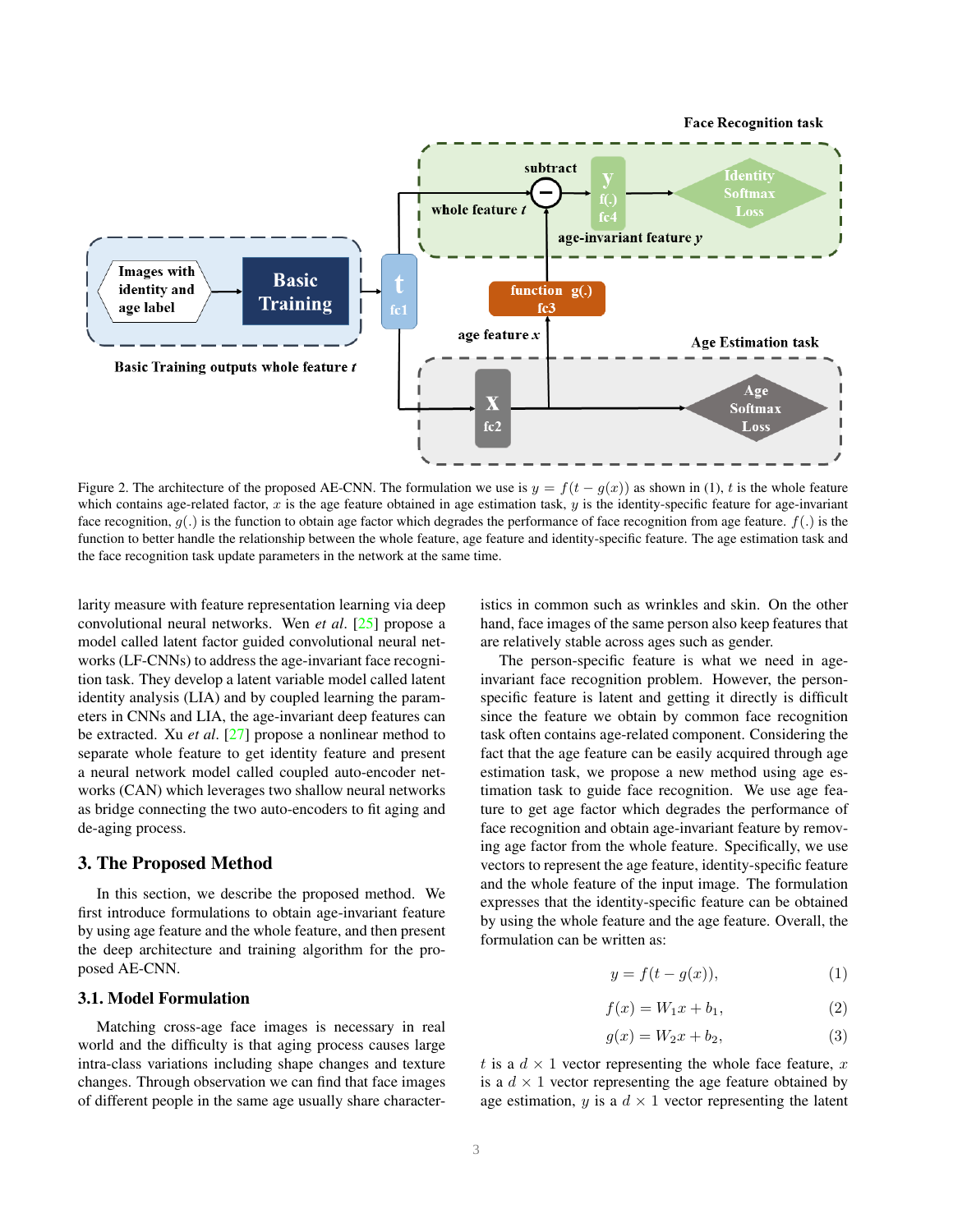<span id="page-3-0"></span>identity-specific feature which we need,  $q(.)$  is the function to obtain age factor which degrades the performance of face recognition from age feature.  $f(.)$  is the function to better handle the relationship between the whole feature, age feature and identity-specific feature.

The basic idea of our approach is to obtain the latent identity-related feature which is difficult to get directly by using the whole feature of the image which can be got from the first fully connected layer and the age-related factor which can be acquired through age estimation task.

### 3.2. The AE-CNN Framework

An overview of the proposed CNN framework is shown in Figure [2.](#page-2-0)

Structurally the AE-CNN is composed of convolution layers and fully-connected layers as functions in (1) to get age-invariant feature. The structure of the convolutional component in the proposed framework follows typical CNNs, alternatively stacking convolution layer, nonlinear layer and max-pooling layer. We use the CNN structure in [\[26\]](#page-8-24) called lightened CNN which is constructed with 4 convolution layers as shown in Figure [3.](#page-4-0) The convolution kernel sizes are set as  $9 \times 9$ ,  $5 \times 5$ ,  $5 \times 5$ ,  $4 \times 4$  and the stride is set as 1. To improve model fitting, we use Max-Feature-Map (MFM) activation function. The max pooling layers are used to enhance robustness to potential translation and sub-sampling.

Then we focus on the construction of the fully-connected layers to separate latent age-invariant feature from agespecific factor. The fully-connected layer fc1 outputs the whole feature of the facial image, fc2 outputs the age feature. Notice that the fully-connected layer is equivalent to matric multiplication:  $F_{fc} = WF_{in} + b$ , where W, b are the parameters of the fully-connected layer, fc3 represents the functions in (1) as  $g(.)$  and the eltwise layer subtracts the age factor from the whole feature. Finally, fc4 represents the functions in (1) as  $f(.)$  and outputs the identity-specific feature as shown in Figure [2.](#page-2-0)

The inputs of the proposed CNN framework are training face images with identity labels and age labels. For the input image, our goal is to separate person-specific feature from age factor by subtracting age-specific component from the whole feature. To obtain age-invariant feature, in our model, specifically we have two steps:

1. Basic Training: This step achieves face recognition using the framework without age estimation and outputs fc1 in Figure [2](#page-2-0) as features. The cost function is defined as:

$$
L_1 = -\log(\frac{e^{t_i^p}}{\sum_{j=1}^m e^{t_i^j}}),\tag{4}
$$

where  $t_i^p$  is the identity classifier output in class  $p$  of the  $i$ th input. The feature we obtain still contains age-related

factor, it is the whole representation of the input facial image.

2. Separation: This step achieves age estimation task and face recognition task at the same time and outputs fc4 in Figure [2](#page-2-0) as features. The cost function is defined as:

$$
L_2 = -\log(\frac{e^{t_i^p}}{\sum_{j=1}^m e^{t_i^j}}) - \alpha(\log(\frac{e^{a_i^r}}{\sum_{k=1}^n e^{a_k^k}})), \quad (5)
$$

where  $t_i^p$  is the identity classifier output in class p of the  $i$  th input and  $m$  is the number of identity classes,  $a_i^r$  is the age classifier output in class r of the i th input and  $n$  is the number of age classes. The first component of  $L_2$  is used for face recognition and the second component is used for age estimation.  $\alpha$  is the loss weight of age estimation task. We change it during the training process to change the importance of age estimation task to get better results. This step uses age estimation to guide age-invariant face recognition, the two tasks update the parameters in network simultaneously. We use the model got in step 1 to initialize the network, add fully-connected layers as functions to better handle the relationship between age feature, identity-specific feature and the whole feature to obtain better personspecific feature. By applying age estimation task we can obtain age-specific factor which degrades the performance of age-invariant face recognition. Then we remove it from the whole feature and the person-specific feature can be obtained.

The two steps above build the proposed AE-CNN.

# 3.3. Training

Training the proposed AE-CNN involves two steps as discussed above and we describe our training procedure in Algorithm [1.](#page-4-1) To solve (5), we adopt stochastic gradient descent (SGD) using standard back propagation to update parameters we need to obtain person-specific feature for recognition.

### 4. Experiments

In this section, we evaluate our approach on two public aging face datasets: MORPH Album 2 [\[23\]](#page-8-7) and Cross-Age Celebrity (CACD) [\[2\]](#page-8-8) to demonstrate the effectiveness of the proposed method.

#### 4.1. Implementation Details

Datasets. MORPH Album 2 [\[23\]](#page-8-7) contains more than 55,000 face images of more than 13,000 individuals. Age ranges from 16 to 77 and the average number of images per person is 4. CACD [\[2\]](#page-8-8) is a large scale dataset released in 2014. The dataset contains more than 160,000 images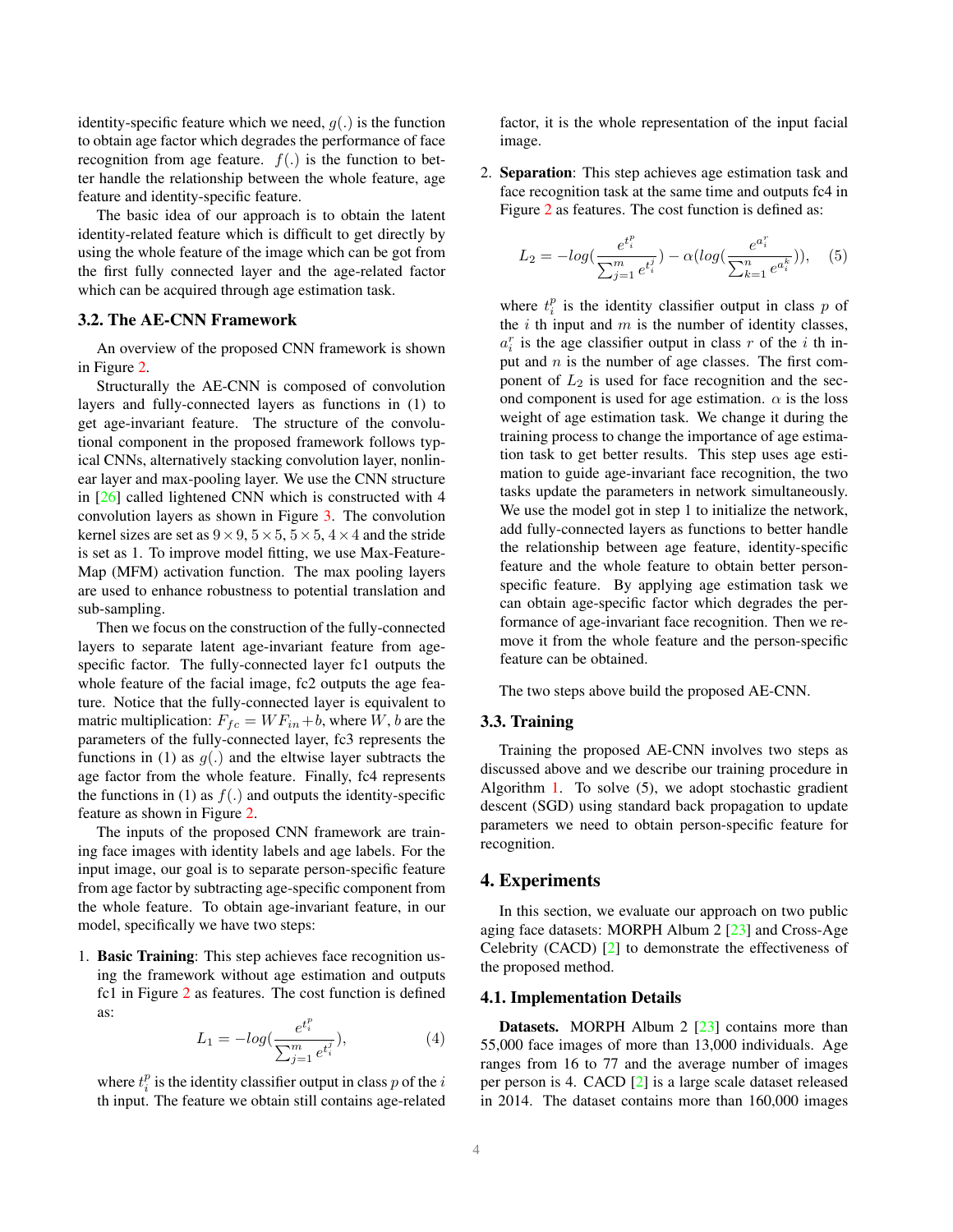<span id="page-4-4"></span>

<span id="page-4-0"></span>Figure 3. The architecture of convolutional component.

<span id="page-4-1"></span>Algorithm 1 Learning Algorithm for AE-CNN

**Input:** Cross-age training data  $y_i$  with both age label  $r$  and identity label  $p$ , testing image  $y_i'$ 

Output: The age-invariant feature

### 1: The learning in basic training step:

Train basic network with training data  $y_i$  and identity label  $p$ , use softmax loss function in (4) to obtain the whole feature  $t$  which includes age-related factor.

# 2: The learning in separation step:

(1) Initialize the parameters using model got in basic training step.

(2) Train separation network with training data  $y_i$ , identity label  $p$  and age label  $r$ , use loss function in (5) to obtain age-invariant feature  $y$  for cross-age face recognition.

#### 3: For each testing image:

Forward  $y_i'$  to the trained CNN and get age-invariant feature for testing.

of 2,000 celebrities with age ranging from 16 to 62. The images are collected from the Internet. Figure [4](#page-4-2) shows the age distribution of these two datasets.

Preprocessing. It is necessary to preprocess the image database. Facial landmarks are localized by AAM [\[4\]](#page-8-25) and then adjusted by hand, all the faces are aligned by the landmarks of eyes and the midpoint of mouth corners. After that, pictures with the size of  $144 \times 144$  are cropped from the aligned images. To avoid overfitting when training the proposed AE-CNN, we do data augmentation. Images with the size of  $144 \times 144$  are randomly cropped to  $128 \times 128$ before being fed to the convolution layers. All the input



<span id="page-4-2"></span>



Figure 5. Face images alignment for MORPH Album 2 dataset. (a) is the facial detection result and (b) is the normalized face image.

<span id="page-4-3"></span>images are gray-scale face images as shown in Figure [5.](#page-4-3)

Detailed parameters setting. Our model is finished by caffe library  $[10]$ . The batch size is 64. When training the basic network which only achieves face recognition and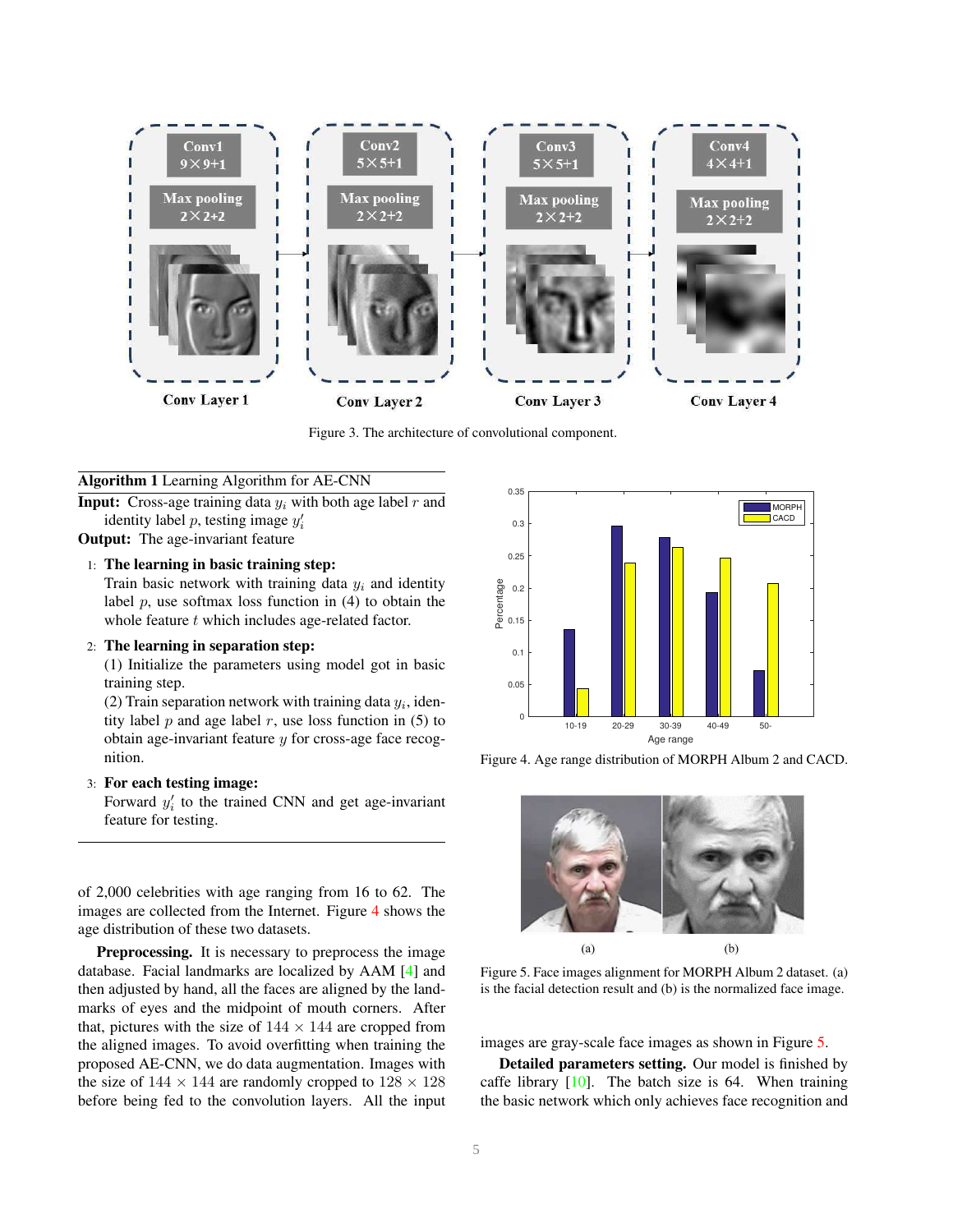<span id="page-5-2"></span>weight num:96

<span id="page-5-0"></span>Figure 6. Learned convolutional kernels in the first convolution layer of AE-CNN.

the proposed AE-CNN, the learning rate is 1e-3, 1e-4 and is switched when the loss plateaus. The loss weight  $\alpha$  of age estimation in (5) is 0.5 for MORPH Album 2 and 1 for CACD training dataset.

Classifier. To evaluate the performance of the proposed person-specific feature, our approach uses cosine distance and the nearest neighbor rule as the classifier.

#### 4.2. Experiments on CACD Dataset

CACD dataset contains images of 2,000 celebrities across ten years with age ranging from 16 to 62. The images in this dataset have vary illumination, different poses, different make up and better simulate practical scenario.

We follow the experimental setting in  $[2,27]$  $[2,27]$ , choose 120 celebrities with rank 3-5 as test sets. The images taken at 2013 are used as query images and the remaining images are split into three subsets and are used as gallery images. The first subset contains images taken in 2004-2006, the second subset contains images taken in 2007-2009 and the third contains images taken in 2010-2012. During the train process, the rest of images in CACD are used as training data with identity label and age label to update parameters.

We plot the learned kernels in the first convolution layer of the proposed AE-CNN in Figure [6.](#page-5-0) These kernels are convoluted with the input image to extract discriminative features. It can be seen that most kernels are simply edges and spots, which can effectively extract discriminative information on the human face.

In our experiment on CACD, we use mean average precision (MAP) as evaluation protocol. Cosine distance is used to compute the similarity of two images. Specifically, let  $q_i \in Q$  be the query images and Q is the query image dataset. For  $q_i$ , the number of relevant images is  $m_i$  and



<span id="page-5-1"></span>Figure 7. The performance of MAP of the proposed method compared with state-of-the-art algorithms on CACD.

the relevant images can be expressed as  $Y_1, Y_2, \ldots, Y_{m_i}$ .  $E_{ic}$ is the retrieval results of  $q_i$  in a descending order from the top to  $Y_c$ . And the average precision (AP) of  $q_i$  can be calculated as below:

$$
AP(q_i) = \frac{1}{m_i} \sum_{c=1}^{m_i} Precision(E_{ic}), \tag{6}
$$

where  $Precision(E_{ic})$  means the ratio of relevant images in  $E_{ic}$ . Then the average of the AP of all images (MAP) of Q can be calculated as:

$$
MAP(Q) = \frac{1}{|Q|} \sum_{i=1}^{|Q|} AP(q_i). \tag{7}
$$

Using this protocol, we compare our method with the existing methods in this dataset including hidden factor analysis (HFA) [\[8\]](#page-8-2), cross-age reference coding (CARC) [\[3\]](#page-8-27), generalized similarity model [\[17\]](#page-8-19) (GSM-1 and GSM-2, compared with GSM-1, GSM-2 only uses more training data) and coupled auto-encoder networks (CAN) [\[27\]](#page-8-23). Figure [7](#page-5-1) reports the comparative results. All methods in Figure [7](#page-5-1) are tuned to the best setting according to their papers. For fair comparison, we also compare the proposed AE-CNN with a baseline CNN model. The baseline CNN is the network we use in training process step 1 which has the same convolution unit and first fully connected layer in the proposed method but only achieve face recognition task. The baseline outputs the whole feature  $t$  which contains age-related factor.

From the results in Figure [7,](#page-5-1) we have the following observations. First, our method outperforms the others in all three subsets. Note that compared with other methods which perform well with small age gaps, our method achieves competitive performance with large age gaps. The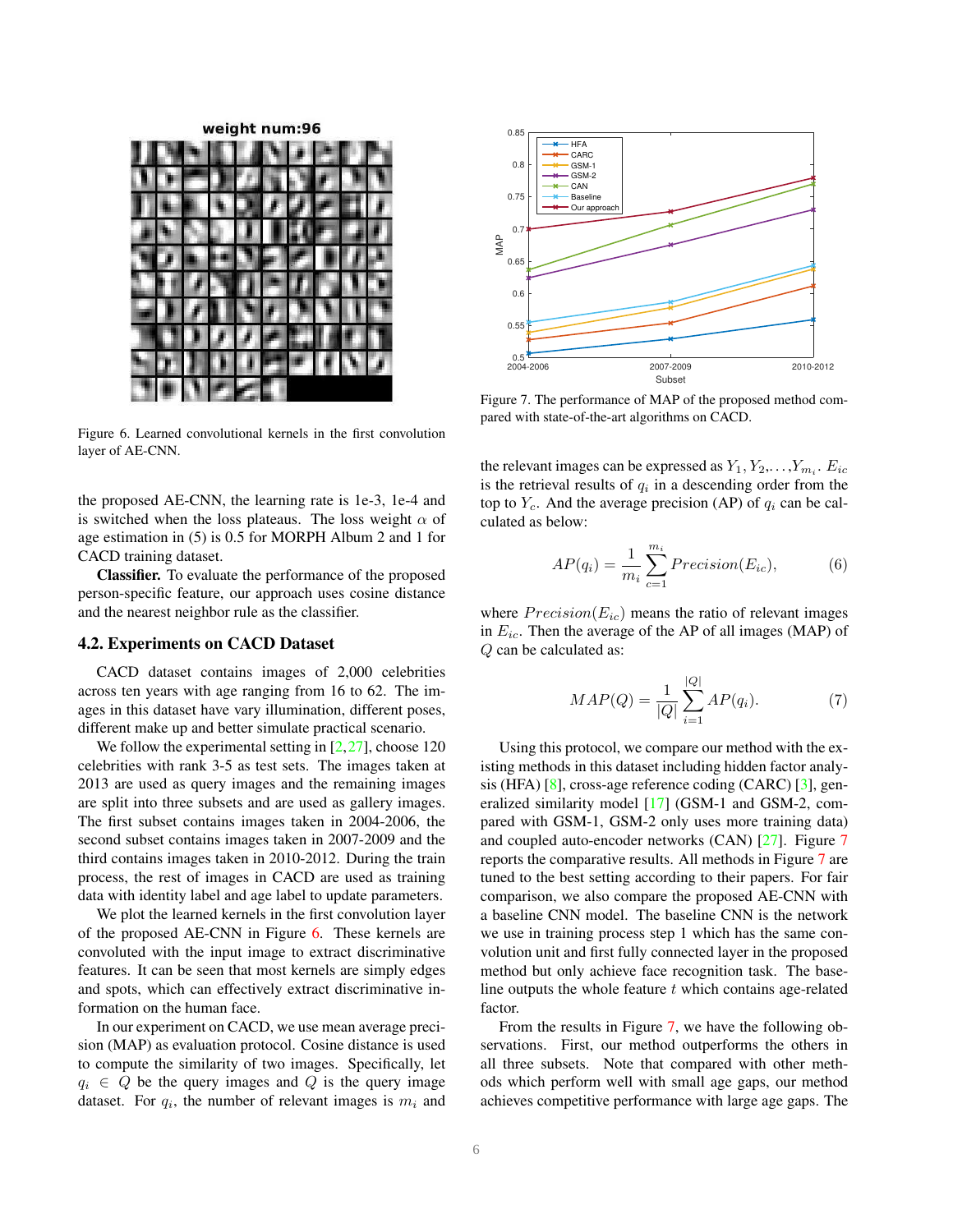<span id="page-6-2"></span>

<span id="page-6-0"></span>Figure 8. Some examples of failed retrievals in CACD dataset. The first row is the probe faces, the second row presents the incorrect rank-1 matching results using the proposed approach and the bottom row shows the corresponding gallery images for the probe images.

proposed AE-CNN improves the MAP from 0.64 to 0.70 in 2004-2006 subset. This confirms the superiority of our approach. Second, it is encouraging to see that the proposed AE-CNN obtains a significant improvements over the CNNbaseline results. The improvement shows that the whole feature we obtain by face recognition task contains agerelated factor and degrades the performance of age-invariant face recognition. However, by adding age estimation and removing the age factor from the whole feature, we successfully obtain person-specific feature, and the person-specific feature is very powerful in cross-age face recognition.

Figure [8](#page-6-0) shows some examples of the failed retrievals. While the rank-1 retrievals are not correct in these cases, the probe images appear to be more similar to the incorrect retrievals than the true images.

#### 4.3. Experiments on MORPH Album 2 Dataset

MORPH Album 2 [\[23\]](#page-8-7) consists of more than 55,000 face images of more than 13,000 individuals with age ranging from 16 to 77. 10,000 individuals are used for training and the remaining 3,000 individuals are used for testing, there is no overlapping subject between the training set and the testing set. The testing set is composed of a probe set and a gallery set, two face images with the youngest age and the oldest age are selected as gallery and probe set respectively for each subject. This experimental setting is the same with those adopted in  $[2, 8, 17]$  $[2, 8, 17]$  $[2, 8, 17]$  $[2, 8, 17]$  $[2, 8, 17]$ . Considering that the number of images in training set is not very big, we use the model trained on CASIA-WebFace [\[28\]](#page-8-28) and fine-tune for face recognition to avoid overfitting.

We compare the proposed CNN model with  $(1)$  the CNN baseline model which is trained by CASIA-WebFace using only face recognition. (2) the CNN baseline model which is

<span id="page-6-1"></span>

| Table 1. Recognition rates on MORPH. |                             |  |  |
|--------------------------------------|-----------------------------|--|--|
| Method                               | Rank-1                      |  |  |
|                                      | <b>Identification Rates</b> |  |  |
| HFA (2013) [8]                       | 91.14%                      |  |  |
| CARC (2014) [3]                      | 92.80%                      |  |  |
| MEFA (2015) [9]                      | 93.80%                      |  |  |
| MEFA+SIFT+MLBP $(2015)$ [9]          | 94.59%                      |  |  |
| LPS+HFA $(2016)$ [15]                | 94.87%                      |  |  |
| GSM (2016) [17]                      | 94.40%                      |  |  |
| LF-CNNs baseline $(2016)$ [25]       | 95.13%                      |  |  |
| LF-CNNs (2016) [25]                  | 97.51%                      |  |  |
| <b>CNN</b> baseline                  | 74.73%                      |  |  |
| (trained by CASIA data)              |                             |  |  |
| CNN baseline                         | 96.30%                      |  |  |
| (fine-tuned by MORPH data)           |                             |  |  |
| <b>AE-CNN</b>                        | 98.13%                      |  |  |

fine-tuned by MORPH training set. (3) some state-of-theart approaches on the dataset. The comparative results are reported in Table [1.](#page-6-1)

From Table [1](#page-6-1) we have the following conclusions. First, the result of baseline CNN without fine-tuning is only 74.73%. It is inferior to the other results in Table [1.](#page-6-1) This confirms that the parameters trained using CASIA-WebFace dataset [\[28\]](#page-8-28) are not suitable for MORPH Album 2 [\[23\]](#page-8-7) which shows that images in CASIA dataset and images in MOPRH Album 2 are different and directly applying the CNN model to address age-invariant face recognition is not a good choice. Second, the CNN baseline model fine-tuned by MORPH Album 2 can reach an accuracy of 96.3%, which shows that the convolutional neural network structure is powerful. However, the features obtained by baseline model cannot remove age-related factor by itself, thus the performance of cross-age face recognition degrades. The accuracy reflects the limitation of common CNN model which only uses face recognition loss function, so it is desirable to design a new deep CNN model which can remove age factor from images and can get person-specific feature for cross-age face recognition. The proposed AE-CNN achieves comparative result of 98.13% on the MORPH Album 2 dataset. This confirms the effectiveness of our algorithm. Moreover, the proposed method outperforms the CNN baseline by a clear margin. This shows that using age estimation task to guide age-invariant face recognition task is useful. By subtracting age factor from the whole feature, we successfully obtain person-specific feature for age-invariant face recognition.

In MORPH Album 2, age distribution of the subjects is not uniform, so it is desirable to exploit the influence of different age ranges on the proposed method. We separate the age range into five age groups by 16-19, 20-29, 30-39, 40-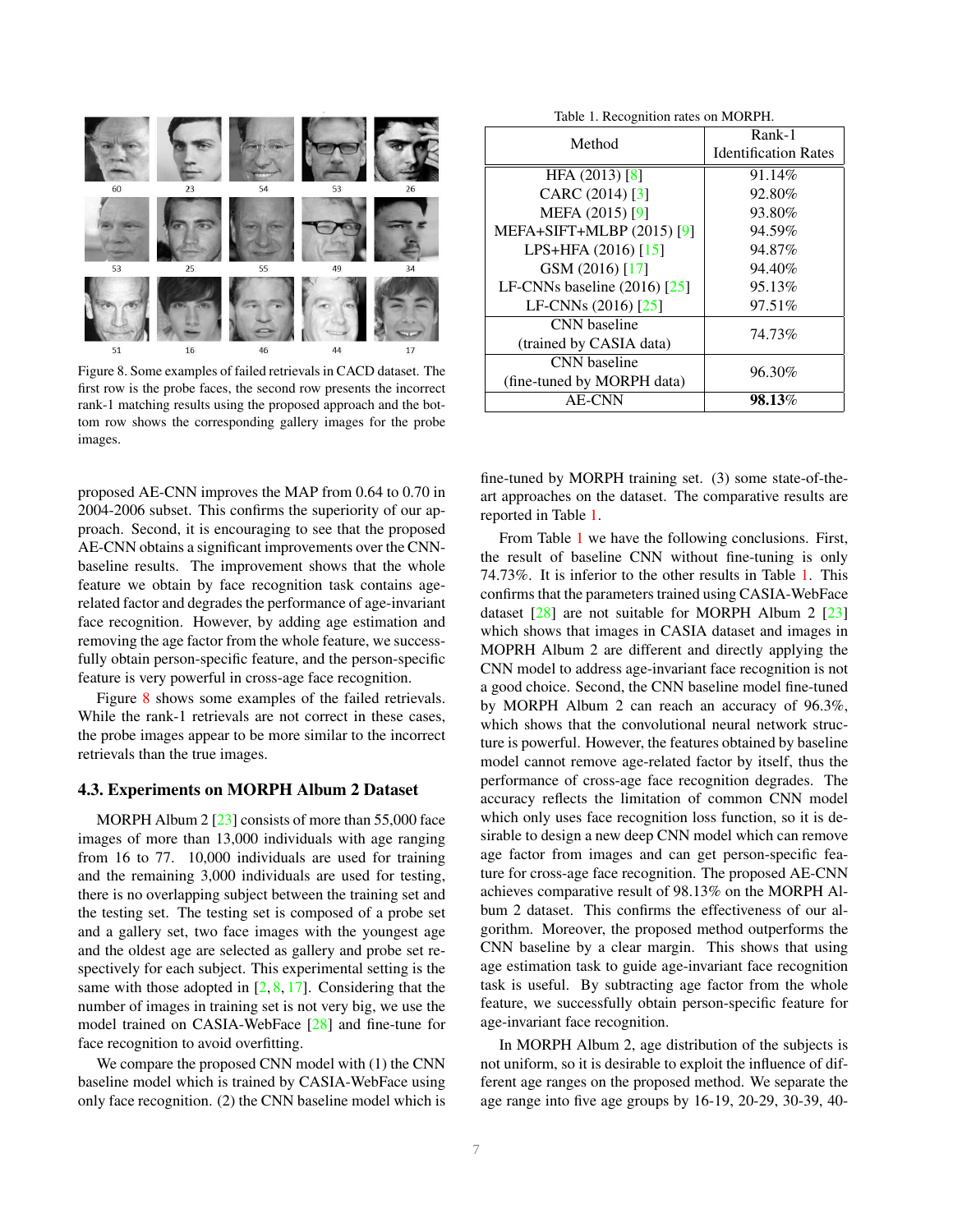Table 2. Performance of different age groups on MORPH.

<span id="page-7-0"></span>

| Age group | Amount | <b>CNN</b><br>baseline | <b>AE-CNN</b> |
|-----------|--------|------------------------|---------------|
| $16-19$   | 337    | 97.03%                 | 97.97%        |
| $20 - 29$ | 940    | 95.64%                 | 97.66%        |
| 30-39     | 779    | 95.76%                 | $97.69\%$     |
| 40-49     | 695    | 96.98%                 | 98.99%        |
| 50-77     | 249    | 97.99%                 | 99.20%        |

Table 3. Performance of different measurements on MORPH 2.

<span id="page-7-1"></span>

| Measurement          | CNN baseline | AE-CNN    |
|----------------------|--------------|-----------|
| Mahalanobis distance | 84.74%       | 87.60%    |
| Euclidean distance   | 94.90%       | $96.47\%$ |
| Cosine distance      | 96.33%       | 98.13%    |

49 and 50-77. Table [2](#page-7-0) shows the rank-1 identification rates in different age groups. According to Table [2,](#page-7-0) we can see that the proposed approach outperforms the baseline CNN model on all age groups, which shows that our method can obtain person-specific feature which can perform well in age-invariant problem. The results further confirms the advantage of our method over common CNN model in crossage face recognition problem.

Experiments are also performed to measure the similarity metric methods. We use Euclidean distance, Mahalanobis distance and cosine distance. According to the results shown in Table [3,](#page-7-1) cosine distance outperforms the other measurements.

To further evaluate the effect of age estimation, we design an experiment to report the age estimation results and face recognition results in every 1,000 iterations during the training process. The parameters to separate person-specific feature are updated during the training process. We use rank-1 identification rate to estimate the performance of cross-age face recognition and we utilize the mean absolutely error (MAE) to measure the error between the predicted age and the ground-truth, which is normalized and defined as follows:

$$
MAE = \frac{\|y' - y\|_2}{N},\tag{8}
$$

where  $y'$  and  $y$  denote predicted age value and ground-truth age value. N denotes the number of the testing samples. Figure [9](#page-7-2) clearly shows that the MAE of age estimation and the accuracy of face recognition improve at the same time, which shows that age estimation task guides age-invariant face recognition.

Finally, we show some failed retrievals in MORPH dataset in Figure [10.](#page-7-3) The results confirm what we observed from Figure [8:](#page-6-0) The rank-1 retrieved images appear highly similar to the probe images in the incorrect matching.



<span id="page-7-2"></span>Figure 9. The performance of age estimation and cross-age face recognition in every 1000 iterations.



<span id="page-7-3"></span>Figure 10. Some examples of failed retrievals in MORPH Album 2 dataset. The first row is the probe faces, the second row is the incorrect rank-1 matching results using the proposed approach, and the bottom row shows the corresponding gallery images for the probe images.

# 5. Conclusions

In this paper, we have proposed an age estimation guided CNN approach to address the challenging problem of ageinvariant face recognition. Unlike the existing deep learning models, we use age estimation task. Considering the fact that directly obtaining person-specific feature is difficult since the feature we get by face recognition task always contains age-related factor, we add age estimation task to obtain age feature and subtract age factor from the whole feature. Extensive experiments have been conducted on two public domain face aging datasets (CACD and MORPH Album 2) to confirm the effectiveness of our approach.